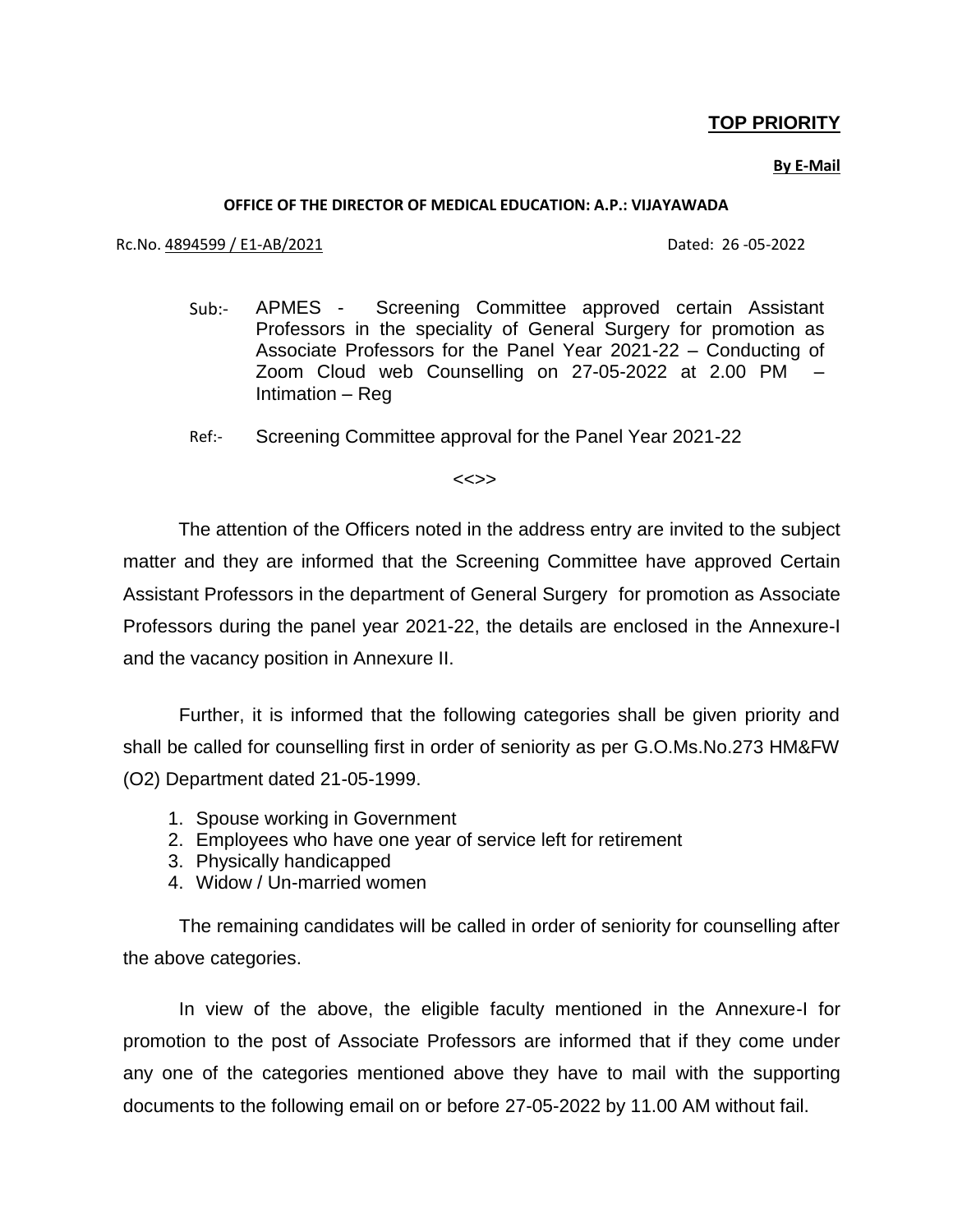### Director of Medical Education e- mail i.e. [dmegoap@gmail.com](mailto:dmegoap@gmail.com)

The officers noted in the address entry are further requested to inform the faculty who are listed in the Annexure, for attending the Zoom Conference at the Office / Chambers of the institutions concerned to opt their place of postings on promotion as Associate Professors **on 27 -05-2022 at 2.00 PM** onwards, and they have to follow the instructions given below:

### INSTRUCTIONS TO BE FOLLOWED TO PARTICIPATE IN THE ZOOM CONFERENCE:

- 1. Download the Zoom Cloud App from Play store and prepare to join the Zoom Conference in the concerned Principals / Superintendents offices.
- 2. Zoom Cloud meeting Link will be sent to the mobile number and email of the Principals of concerned Medical Colleges / Government Teaching Hospitals, Ten (10) minutes before the commencement of the Zoom Counselling.

 Sd/- Dr M Raghavendra Rao Director of Medical Education

To

All the Principals of Government Medical Colleges in the State All the Superintendents of Government Teaching Hospitals in the State Copy to the CIO, O/o DME, A.P., Vijayawada with a request to keep this circular and Annexure in the DME web site.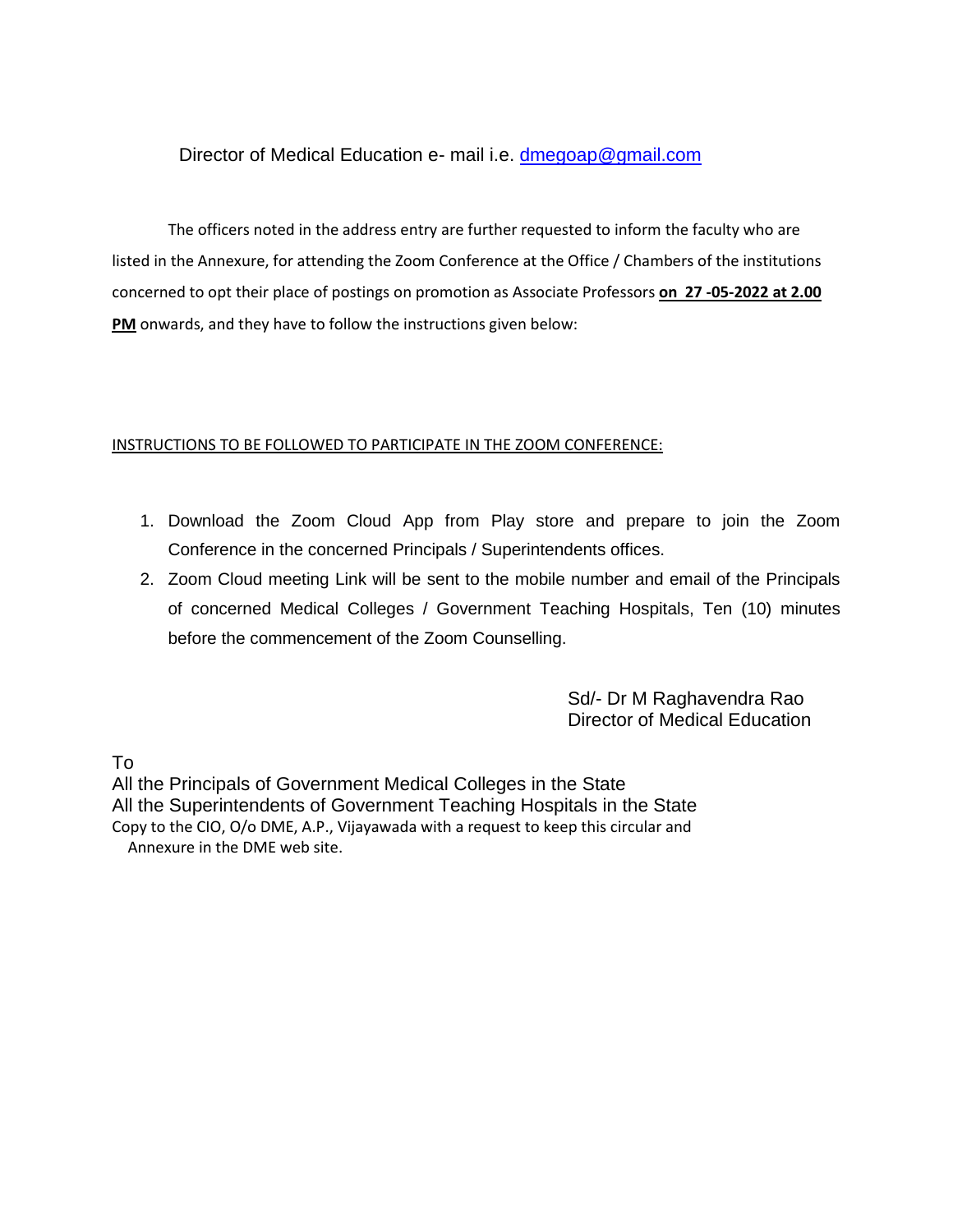## **ANNEXURE - 1**

| Name of the Speciality : General Surgery |                                    |                    |  |  |  |
|------------------------------------------|------------------------------------|--------------------|--|--|--|
| Sl.No.                                   | Name of the Assistant<br>Professor | Place of Working   |  |  |  |
| $\mathbf{1}$                             | Dr K Ravi                          | RMC, Kakinada      |  |  |  |
| $\overline{2}$                           | Dr A Suvarchala                    | GMC, Srikakulam    |  |  |  |
| 3                                        | Dr.K. Madhuri Devi                 | KGH, Visakhapatnam |  |  |  |
| 4                                        | Dr.M. Ravichandra                  | AMC, Visakhapatnam |  |  |  |
| 5                                        | Dr. V. Siva Rama Krishna           | RMC, Kakinada      |  |  |  |
| 6                                        | Dr. S. Vijaya Shankar              | KMC, Kurnool       |  |  |  |
| 7                                        | Dr B Chaitanya Babu                | AMC, Visakhapatnam |  |  |  |
| 8                                        | Dr. N. Durga Prasad                | AMC, Visakhapatnam |  |  |  |
| 9                                        | Dr P Vinay                         | SVMC, Tirupati     |  |  |  |
| 10                                       | Dr B Sarada                        | SVMC, Tirupati     |  |  |  |
| 11                                       | Dr. S. Sabira                      | GMC, Anantapuram   |  |  |  |
| 12                                       | Dr B V Amruthavalli                | GMC, Guntur        |  |  |  |
| 13                                       | Dr.G.Rajini Devi                   | AMC, Visakhapatnam |  |  |  |
| 14                                       | Dr P Sabitha                       | SVMC, Tirupati     |  |  |  |
| 15                                       | Dr.A.Kalyani                       | RMC, Kakinada      |  |  |  |
| 16                                       | Dr .D. Gopi Krishna                | SMC, Vijayawada    |  |  |  |
| 17                                       | Dr K Vamsidhar                     | SVMC, Tirupati     |  |  |  |
| 18                                       | Dr.K.Rama Rao                      | SMC, Vijayawada    |  |  |  |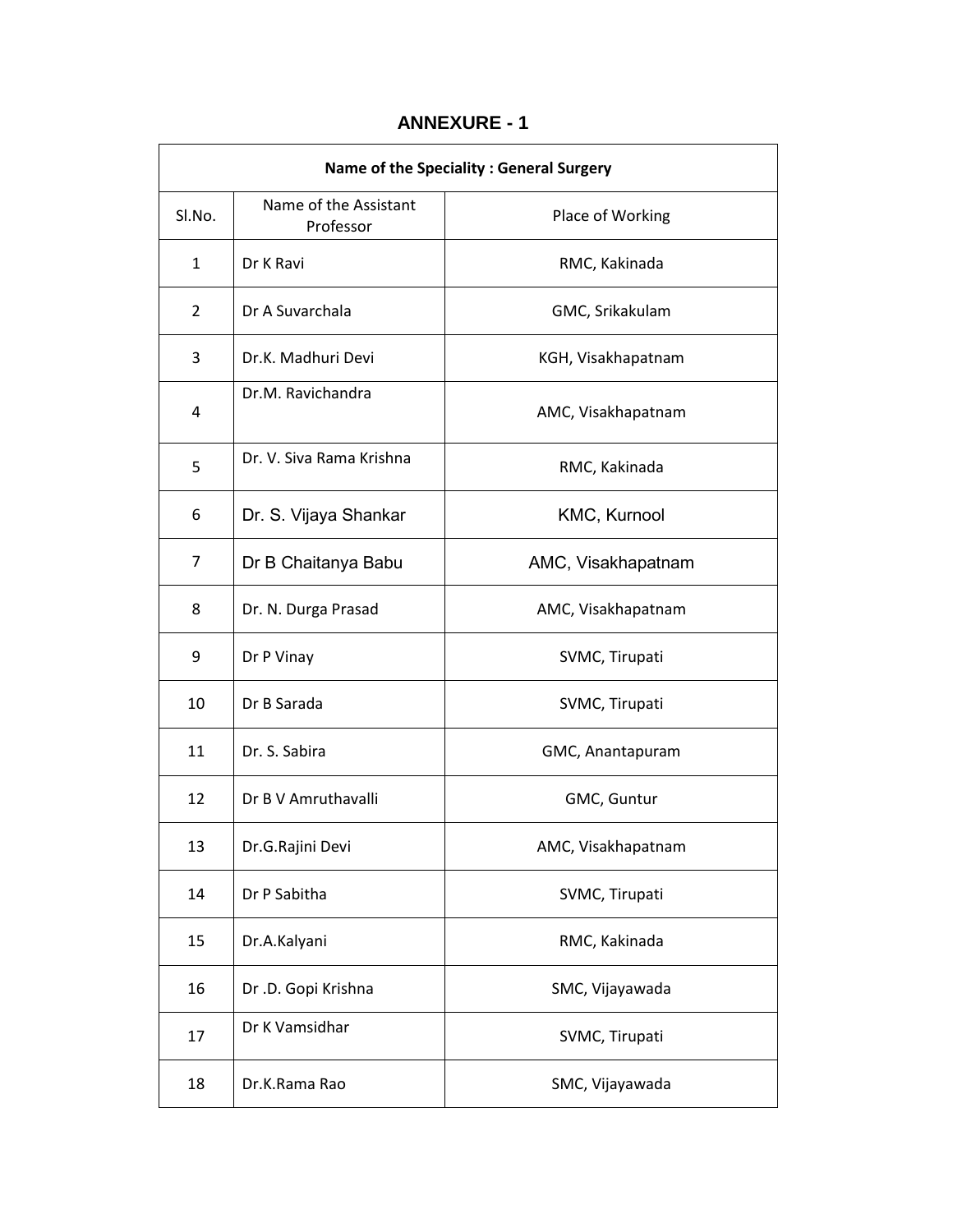| 19 | Dr. B. Siva Shankar Naik | <b>KMC, Kurnool</b>      |  |
|----|--------------------------|--------------------------|--|
| 20 | Dr.CHVV.Siva Kumar,      | AMC, Visakhapatnam       |  |
| 21 | Dr.S.Veerabhadra<br>Rao, | AMC, Visakhapatnam       |  |
| 22 | Dr. S.B. Ratna Kishore,  | RMC, Kakinada            |  |
| 23 | Dr.G. Venkataramanaih    | <b>ACSR GMC, Nellore</b> |  |

 Sd/- Dr M Raghavendra Rao Director of Medical Education